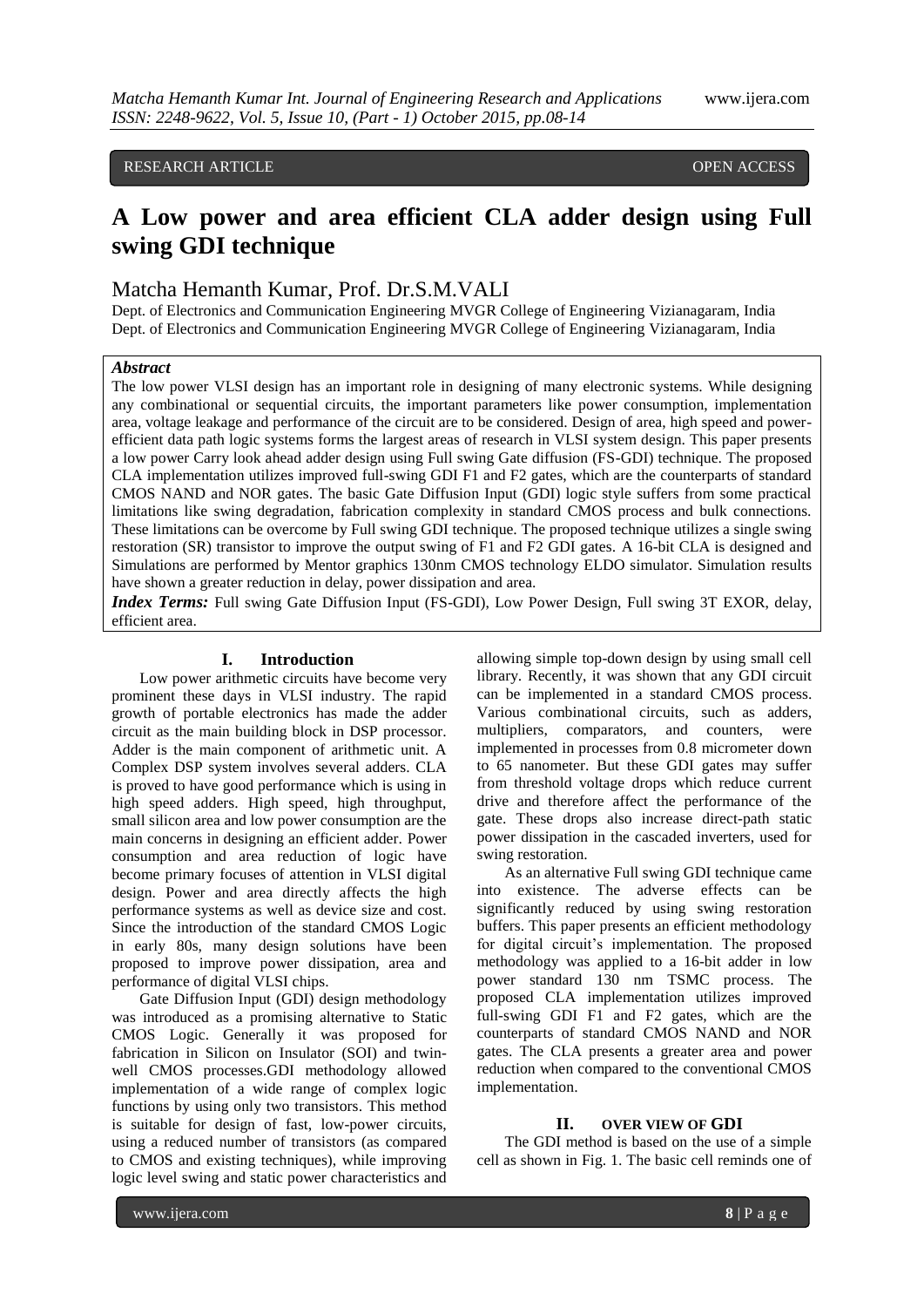the standard CMOS inverter, but there are some differences [4].



Figure 1: Basic GDI cell

1) The GDI cell contains three inputs: G (common gate input of nMOS and pMOS), P (input to the source/drain of pMOS), and N (input to the source/drain of nMOS).

2) Bulks of both nMOS and pMOS are connected to ground and Vdd (respectively), so it can be arbitrarily biased at contrast with a CMOS inverter.

Multiple Boolean functions can be implemented by a simple GDI cell, as demonstrated in Table 1. This is achieved by a change of the input configuration of the GDI cell. While implementation of most of these functions is relatively complex (6– 12 transistors) in Static CMOS, it is very efficient (only 2 transistors) with the GDI cells. The Multiplexer (MUX) is the most complex function that can be implemented with a basic GDI cell, while being the most efficient function as compared to CMOS implementation.

| Table 1: Some logic functions that can be |  |
|-------------------------------------------|--|
| implemented with a basic GDI cell.        |  |

| N              | P          | G | Output             | <b>Function</b> |
|----------------|------------|---|--------------------|-----------------|
| $\lq 0$        | B          | A | $\overline{AB}$    | F1              |
| B              | $\cdot$ 1' | A | $\overline{A} + B$ | F2              |
| $\cdot_1$ ,    | B          | A | $A + B$            | <b>OR</b>       |
| B              | $\Omega$   | A | AB                 | <b>AND</b>      |
| $\overline{C}$ | B          | A | $AB+AC$            | <b>MUX</b>      |
| $\Omega$       | $\cdot$ 1' | A | А                  | <b>NOT</b>      |

The major drawback of the GDI technique is it suffers from threshold voltage drops which reduce current drive and therefore affect the performance of the gate and increase static power dissipation in the cascaded inverters, used for swing restoration. By using multiple Threshold transistors (Multi  $V_{TH}$ ) in swing restoration buffer the power dissipation can be reduced. The threshold voltage drops can also be minimized and full swing can be ensured by using swing restoration transistors in the Full swing GDI technique.

### **III. Full swing gdi**

The proposed technique utilizes a single swing restoration (SR) transistor to improve the output swing of F1 and F2 GDI gates .Figure 2 shows the structure of full swing F1 and F2 cells. The SR transistor is activated only in cases when the Vth drop may occur at the output. Since in F1 and F2 gates, the output Vth drop can occur only at one of the logical levels (Vth instead of 0 V in F1, and Vdd–Vth instead of Vdd in F2), only a single SR transistor is required to ensure the full swing operation [1].



The gate input signal of GDI cell has an inverted representation in the circuit; it can be used to control the swing restoring transistor. This transistor will have a diffusion input similar to the diffusion input of GDI, but will be of an opposite type (nMOS for F1, and pMOS for F2). In this manner, the diffusion input signal will pass through a pair of transistors of both types (in the transistor of original GDI cell, and the complementary SR transistor). The FS GDI cells are efficient alternative for swing restoration buffers, in designs where inverted signals can be obtained as part of logic function implementation.

#### **IV. PROPOSED 3T EXOR WITH FULL SWING**

The Ex-OR gates are the basic building blocks of various digital system applications like adder, comparator, and parity generator/checker and encryption processor. This paper proposes a 3 Transistor Ex-OR circuit which ensures full swing at the output [5]. The new Ex-OR with three transistors is proposed by modifying the existed 3T cross coupled Ex-OR gate to get full output voltage swing**.**  This may be an alternative for 6 transistors EXOR gate used for achieving full swing at output in which less number of transistors can minimize the area and power dissipation. The proposed 3T model majorly reduces overall die area and power dissipation of the 16-bit CLA implemented.

The figure 3 shows the proposed 3T EXOR which is implemented in 130nm process technology.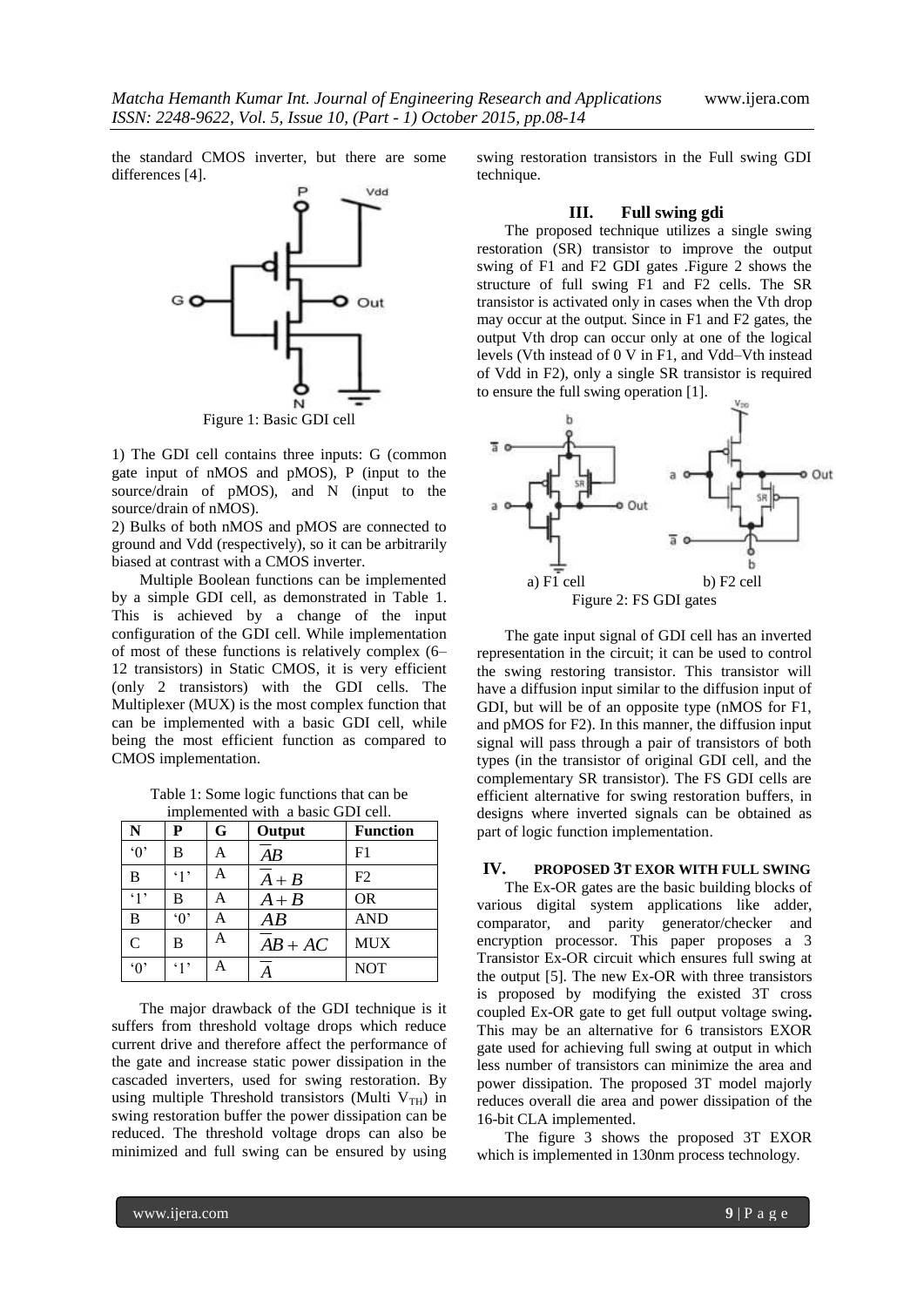

Figure 3: Proposed 3T EXOR with Full swing

Simulation results have shown that the proposed 3 transistor EXOR model ensures Full swing at the output as shown in figure 4.



Figure 4: Simulation results of 3T EXOR with Full swing

# **V. CLA IMPLEMENTATION USING FS GDI**

The implementation was based mostly on F1 and F2 cells, assuming the logical functions F1= *AB* and  $F2 = A + B$  The conventional architecture of CLA is shown in figure 5.

The pg unit outputs were implemented as follows [1]  $p = a \oplus b$ ,  $g = ab$ 

The PG unit implementation is the following

$$
P = p_1 p_0 \quad G = g_1 + g_0 p_1
$$

The local and global carry generator blocks are implemented according to

$$
C_{\text{loc}} = g_0 + p_0 C_{\text{in}}
$$
  $C_{\text{out}} = G_1 + P_1 G_0 + P_1 P_0 C_{\text{in}}$ 

The signals P1, G1 and P0, G0 represent the outputs from top hierarchy level CLA blocks.



It can be clearly seen that FS GDI implementation have significant advantage in terms of transistors count and area, as compared to CMOS providing full swing and improved performance. It implies about 40% area increase as compared to Multi voltage threshold GDI (MVT GDI)[1]. Still, it occupies only half of area as compared to CMOS design.



Figure 6: Proposed CLA architecture in 130nm technology

### **VI. SIMULATION RESULTS AND ANALYSIS**

A new CLA adder using full swing GDI technique have been proposed in this paper as shown in figure 6. This adder is evaluated and compared to other GDI adders from the literature. In particular this CLA is implemented using Mentor graphics schematic and layout editor and extracted using 130nm CMOS technology. Simulations are carried out using ELDO, with the capacitances and resistances extracted from the layout. The adder is simulated with 100 MHz frequency and at  $27^{\circ}$ C and the supply voltages varying from 0.8 to 1.4V.

The required input pattern- to-input-pattern transitions are included in the test patterns to obtain accurate result. Delay and Power dissipation are measured for the whole 16 bit adder.

www.ijera.com **10** | P a g e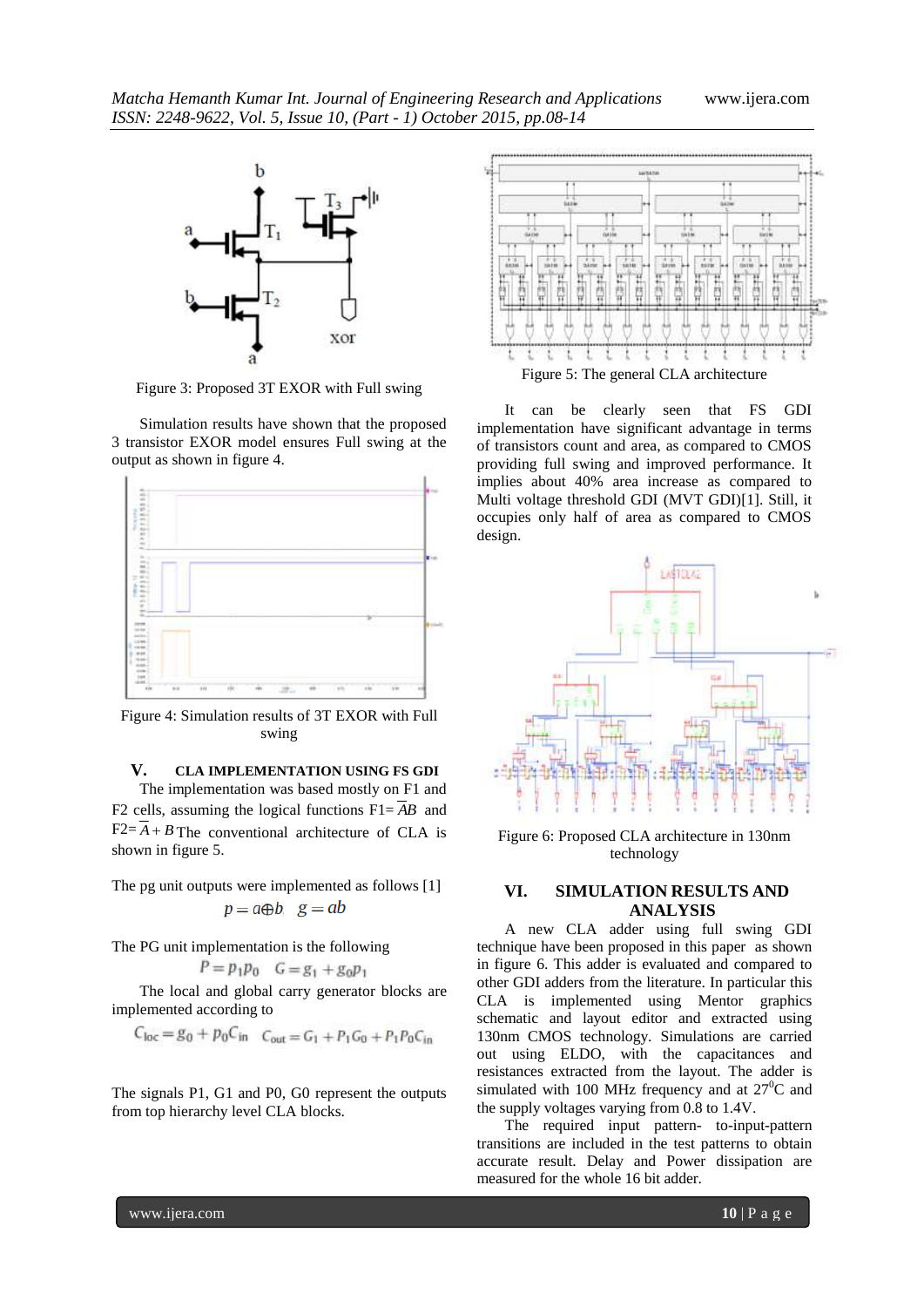

Figure 7: Simulation waveforms of 16 bit CLA

It was shown that the overall area and power dissipation has been significantly reduced when compared to other GDI techniques and conventional CMOS technology. The proposed model is compared with the previous models of GDI techniques and the conventional CMOS model.



Figure 8: Layout of Proposed 16-bit CLA architecture

An efficient decrease in the transistor count which results in the gradual decrease in the overall area is achieved by the proposed model. The proposed EXOR model with 3 transistors has reduced a total of 48 transistors in the whole circuit reducing the overall die area.

Table 1: Transistor count and area estimation comparison between GDI and Static CMOS designs.

| Design                                                                                                                    | Unit |      |            |            |                    |          |                  |  |
|---------------------------------------------------------------------------------------------------------------------------|------|------|------------|------------|--------------------|----------|------------------|--|
|                                                                                                                           | pg   | PG   | <b>LCG</b> | <b>CLA</b> | Last<br><b>CLA</b> | EXO<br>R | <b>TOTA</b><br>L |  |
| <b>CMOS</b>                                                                                                               | 18   | 18   | 12         | 30         | 34                 | 192      | 934              |  |
|                                                                                                                           | (41) | (35) | (24)       | (59)       | (77)               | (480)    | (2039)           |  |
| MVT                                                                                                                       | 8    | 8    | 8          | 16         | 24                 | 64       | 438              |  |
| GDI                                                                                                                       | (12) | (12) | (12)       | (24)       | (36)               | (93)     | (657)            |  |
| FS                                                                                                                        | 11   | 11   | 10         | 21         | 31                 | 96       | 627              |  |
| GDI(6T                                                                                                                    | (16) | (16) | (15)       | (31)       | (46)               | (189)    | (925)            |  |
| EXOR)                                                                                                                     |      |      |            |            |                    |          |                  |  |
| FS                                                                                                                        | 11   | 11   | 10         | 21         | 31                 | 48       | 579              |  |
| GDI(3T                                                                                                                    | (16) | (16) | (15)       | (31)       | (46)               | (94)     | (831)            |  |
| EXOR)                                                                                                                     |      |      |            |            |                    |          |                  |  |
| and the company<br>$\ldots$ 1.15 $\ldots$ 1.5 $\ldots$<br>$\mathbf{H}$<br>m.<br>$\sim$ $\sim$ $\sim$ $\sim$ $\sim$ $\sim$ |      |      |            |            |                    |          |                  |  |

Transistors count (Area [W min L min]).

In general the CMOS design has the shortest delay among all adder implementations. The FS GDI implementation shows a 30% delay increase when compared to CMOS design. Whereas the MVT GDI is about three times slower than CMOS due to voltage drops. The proposed model shows better delay results when compared to the previous GDI techniques. Better performance results can be obtained by the FS GDI model through which the driving capability can be increased by using F1 and F2 cells. The power dissipation has been reduced prominently with the proposed model.

Different types of adders and multipliers can be designed using the FS GDI technique. As an application a Carry skip adder (CSK) and a Carry select adder (CSL) are designed using the full swing GDI technique. Both the adders implemented were of 16 bit. Each and every module of the circuits is designed using the full swing approach.

# **VII. CARRY SELECT ADDER (USING FS GDI TECHNIQUE)**

A 16 bit carry select adder (CSL) is designed using the proposed FS GDI methodology in 130 nm technology. Several internal modules like AND, OR, MUX, HA, FA are designed using the Full swing technique.

The schematic of the proposed 16 bit CSL is shown in figure 9.

www.ijera.com **11** | P a g e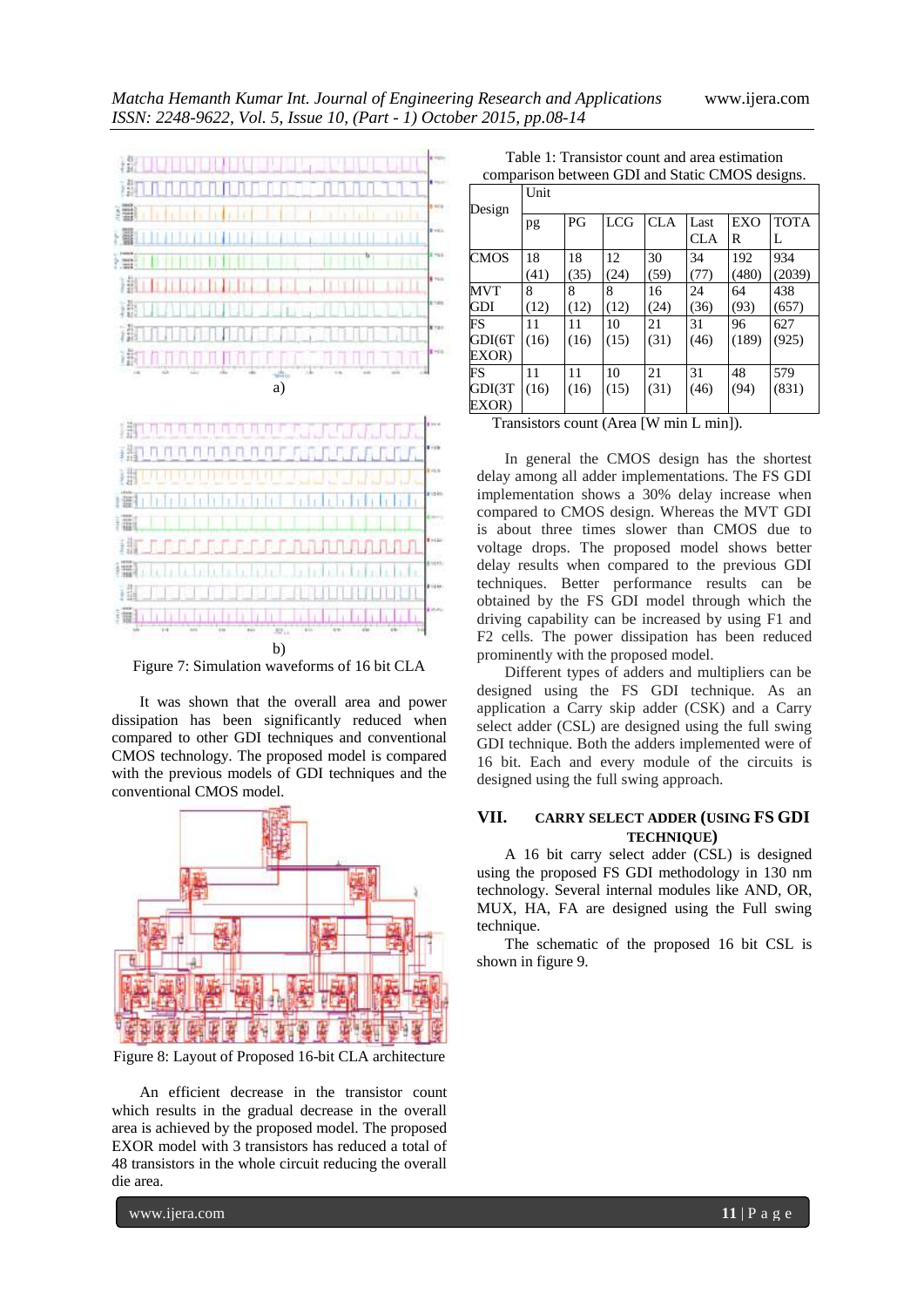





Figure 10: Simulation waveforms of 16 bit CSL

# **VIII. CARRY SKIP ADDER (USING FS GDI TECHNIQUE)**

A 16 bit carry skip adder (CSK) is designed using the proposed FS GDI methodology in 130 nm technology.

Several internal modules like RCA, OR, 5-INPUT AND are designed using the full swing approach.

The schematic of the proposed 16 bit CSK is shown in figure 11.



Figure 12: 16 bit CSK (using FS GDI technique)





湘

耳

THE REAL

The delay and power dissipation comparison of the 16 bit CLA and different other adder implementations is shown below



Figure 14: Delay results of different adders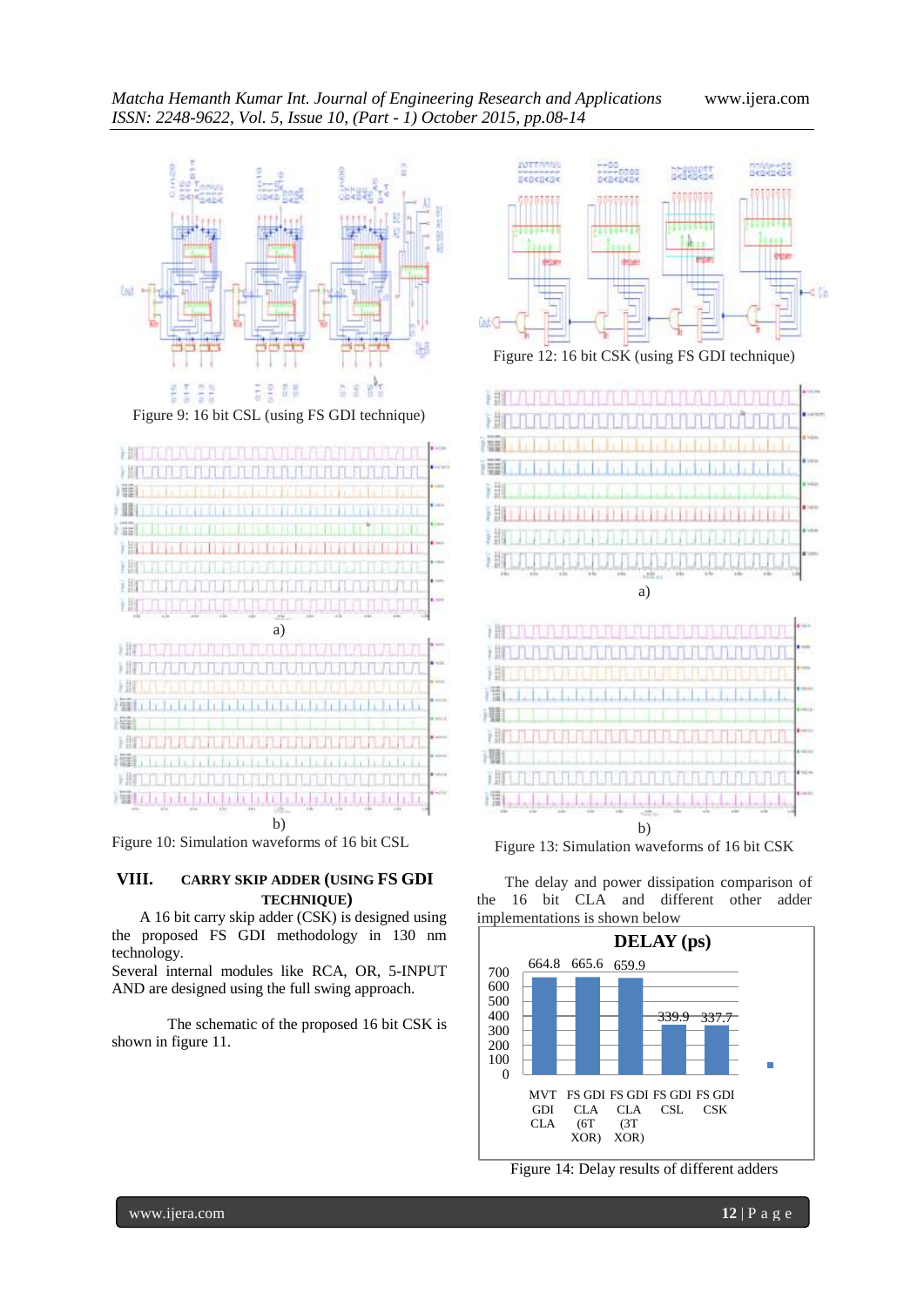

Figure 15: Power dissipation results of different adders



Figure 16: Transistor count of different adders

### **IX. CONCLUSIONS**

In this paper a low power 16 bit CLA adder using full swing GDI technique is proposed. A novel 3Transistor EXOR circuit which produces Full swing at its output is presented. The design and implementation of this CLA using 3T EXOR has shown better results of reduced area and power dissipation. This designed CLA adder circuit successfully operates at low voltages with high driving capability and excellent signal integrity. The adder is operated in low power 130nm CMOS technology and is studied for low power dissipation and reduced area models. Simulations have been carried out using Mentor Graphics ELDO simulator to evaluate the new design. Also different types of adders like Carry select adder and carry skip adder are designed using full swing GDI technique. A wide comparison is made for different designs and a significant improvement in terms of Delay, power dissipation and area parameters are illustrated. A large area reduction and reduction on switching activity is achieved significantly reducing the number of transistors in the circuit. The 16-bit CLA adder using Full swing GDI technique with optimized

EXOR circuit produced better delay, reduced power dissipation and area results.

### **REFERENCES**

- [1] Arkadiy Morgenshtein, Viacheslav Yuzhaninov, Alexey Kovshilovsky, Alexander Fish "Full-Swing Gate Diffusion Input logic—Case-study of low-power CLA adder design," Integration, The VLSI Journal (Elsevier) 47 (2014) 62-70.
- [2] M. Alioto, Ultra-low power VLSI circuit design demystified and explained: atutorial, IEEE Transactions on Circuits and Systems—Part I (invited) 59 (1) (2012) 3– 29.
- [3] A. Morgenshtein, I. Shwartz, A. Fish, Gate diffusion input (GDI) logic in standard CMOS nanoscale process, in: Proceedings of IEEE Convention ofElectrical and Electronics Engineers in Israel, 2010.
- [4] A. Morgenshtein, A. Fish, I.A. Wagner, Gate-diffusion input (GDI)—a powerefficient method for digital combinatorial circuits, IEEE Transactions on VLSI Systems 10 (5) (2002).
- [5] Mrudula Singamsetti, Sarada Musala "A Full swing Ex-OR/Ex-NOR Gate Circuit" International Journal of Engineering Trends and Technology (IJETT) – Volume 11 Number 6 - May 2014.
- [6] Bol D. Robust and energy-efficient ultralow-voltage circuit design under timing constraints in 65/45 nm CMOS. Journal of Low Power Electronics and Applications 1 (1) (2011) 1–19.
- [7] G. Gammie, A. Wang, M. Chau, S. Gururajarao, R. Pitts, F. Jumel, S. Engel, P. Royannez, R. Lagerquist, H. Mair, A 45 nm 3.5 g baseband-and-multimedia application processor using adaptive body-bias and ultra-low-power techniques, in: Proceedings of IEEE International Solid-State Circuits Conference Digest of Technical Papers (ISSCC), 2008, pp. 258–611.
- [8] K.K. Chaddha, R. Chandel, Design and analysis of a modified low power CMOS full adder using gate-diffusion input technique, Journal of Low PowerElectronics 6 (4) (2010) 482–490.
- [9] O.P. Hari, A.K. Mai, Low power and area efficient implementation of N-phase non overlapping clock generator using GDI technique, in: Proceedings of IEEE International Conference on Electronics Computer Technology (ICECT), 2011.
- [10] P.MLee, C.H. Hsu, Y.-H. Hung, Novel 10-T full adders realized by GDI structure, in: